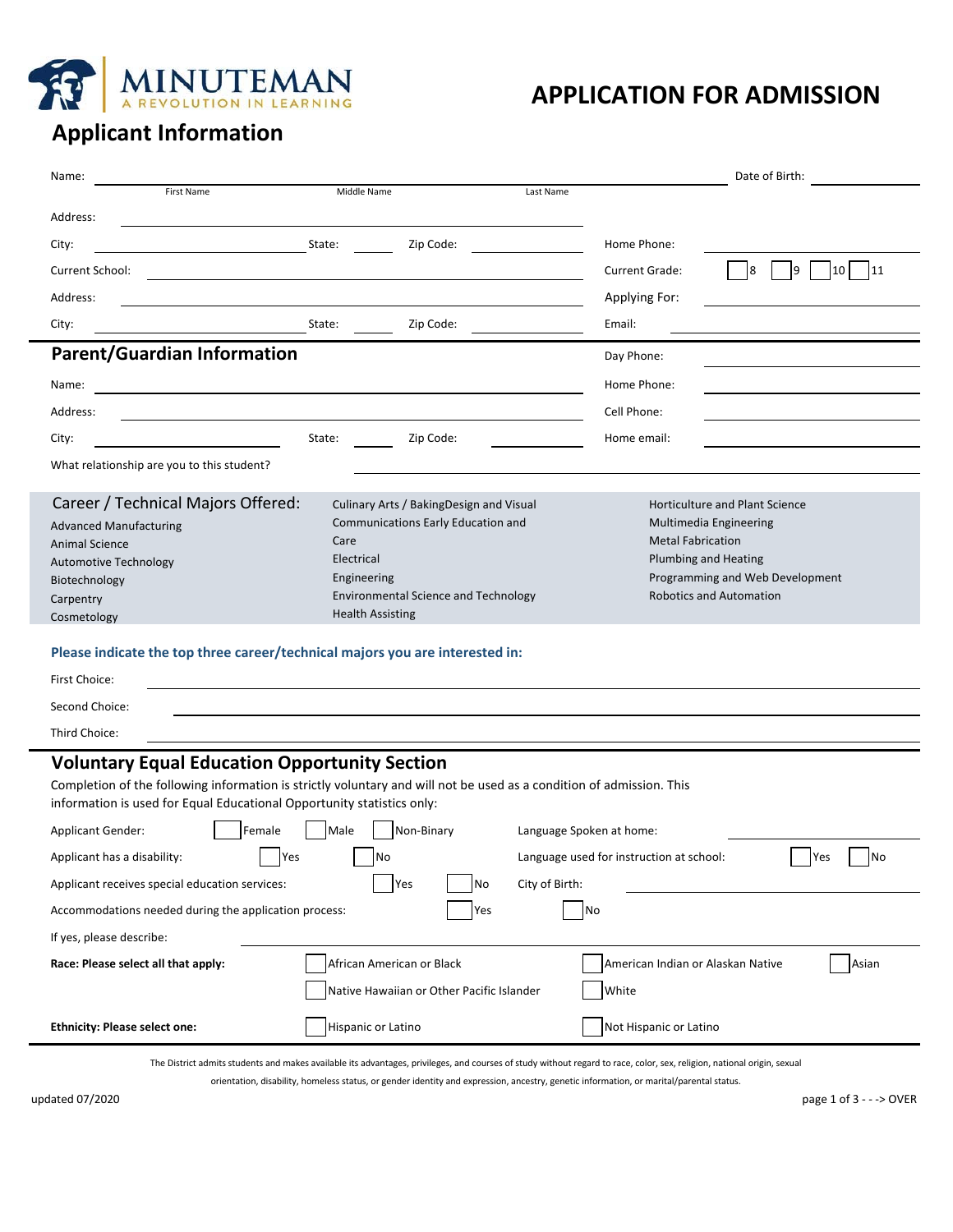

## **SIGNATURE SECTION and RELEASE OF RECORDS**

The statements and information furnished by the undersigned in this application form are true and complete. The undersigned applicant's parent/guardian give permission for representatives of the sending school to release the applicant's records including complete transcript, attendance record, conduct/discipline record, most recent test information, individual assessment (where applicable) and educational plan (where applicable) for my son / daughter.

| Name:                                                                                                                                                                                                                                                                                                                                                                                                                                                                                                                                                                                                                                                                   |                                                                                                                                       |                                           |                                                                                                                                                                                                                                                                                                                                                                                                                                                                                                                                                                                                    |                                        | be released to minuteman High School. |  |  |
|-------------------------------------------------------------------------------------------------------------------------------------------------------------------------------------------------------------------------------------------------------------------------------------------------------------------------------------------------------------------------------------------------------------------------------------------------------------------------------------------------------------------------------------------------------------------------------------------------------------------------------------------------------------------------|---------------------------------------------------------------------------------------------------------------------------------------|-------------------------------------------|----------------------------------------------------------------------------------------------------------------------------------------------------------------------------------------------------------------------------------------------------------------------------------------------------------------------------------------------------------------------------------------------------------------------------------------------------------------------------------------------------------------------------------------------------------------------------------------------------|----------------------------------------|---------------------------------------|--|--|
| <b>First Name</b>                                                                                                                                                                                                                                                                                                                                                                                                                                                                                                                                                                                                                                                       | Middle Name                                                                                                                           |                                           | Last Name                                                                                                                                                                                                                                                                                                                                                                                                                                                                                                                                                                                          |                                        |                                       |  |  |
| Please print parent/guardian name here                                                                                                                                                                                                                                                                                                                                                                                                                                                                                                                                                                                                                                  |                                                                                                                                       |                                           | Signature of parent, legal guardian or applicant if 18 years of age or older                                                                                                                                                                                                                                                                                                                                                                                                                                                                                                                       |                                        |                                       |  |  |
| Date                                                                                                                                                                                                                                                                                                                                                                                                                                                                                                                                                                                                                                                                    | Hometown                                                                                                                              |                                           | Parent/guardian daytime phone number                                                                                                                                                                                                                                                                                                                                                                                                                                                                                                                                                               |                                        | home phone number                     |  |  |
| <b>Other Voluntary Information</b>                                                                                                                                                                                                                                                                                                                                                                                                                                                                                                                                                                                                                                      |                                                                                                                                       |                                           |                                                                                                                                                                                                                                                                                                                                                                                                                                                                                                                                                                                                    |                                        |                                       |  |  |
|                                                                                                                                                                                                                                                                                                                                                                                                                                                                                                                                                                                                                                                                         | 1. Which statement best describes applicant's current plans for the future?                                                           |                                           |                                                                                                                                                                                                                                                                                                                                                                                                                                                                                                                                                                                                    |                                        |                                       |  |  |
| Plan to attend college                                                                                                                                                                                                                                                                                                                                                                                                                                                                                                                                                                                                                                                  |                                                                                                                                       | Plan to seek employment after high school |                                                                                                                                                                                                                                                                                                                                                                                                                                                                                                                                                                                                    |                                        | Not yet sure                          |  |  |
| Attendance:                                                                                                                                                                                                                                                                                                                                                                                                                                                                                                                                                                                                                                                             | 2. Which statement in each of the following categories best describes the applicant's record in the last two years of school?<br>High | Average                                   | Poor                                                                                                                                                                                                                                                                                                                                                                                                                                                                                                                                                                                               |                                        |                                       |  |  |
| Behavior:                                                                                                                                                                                                                                                                                                                                                                                                                                                                                                                                                                                                                                                               | Excellent                                                                                                                             | Average                                   | Conflicts                                                                                                                                                                                                                                                                                                                                                                                                                                                                                                                                                                                          |                                        |                                       |  |  |
| 3. Has applicant ever been suspended from school?                                                                                                                                                                                                                                                                                                                                                                                                                                                                                                                                                                                                                       |                                                                                                                                       | Yes                                       | No                                                                                                                                                                                                                                                                                                                                                                                                                                                                                                                                                                                                 |                                        |                                       |  |  |
| 4. Has applicant ever been expelled from school?                                                                                                                                                                                                                                                                                                                                                                                                                                                                                                                                                                                                                        |                                                                                                                                       | Yes                                       | <b>No</b>                                                                                                                                                                                                                                                                                                                                                                                                                                                                                                                                                                                          |                                        |                                       |  |  |
| If "yes" to either question 5 or 6, explain briefly:                                                                                                                                                                                                                                                                                                                                                                                                                                                                                                                                                                                                                    |                                                                                                                                       |                                           |                                                                                                                                                                                                                                                                                                                                                                                                                                                                                                                                                                                                    |                                        |                                       |  |  |
| <b>Process for Applying to Minuteman:</b><br>1. Students who have completed the application process, which includes 1)<br>a completed application form, 2) all necessary paperwork submitted, 3) all<br>records received at the school, and 4) interview completed, will be<br>reviewed for admission.<br>2. Resident students must complete the application process by February<br>15th for March 1st review and must confirm acceptance by March 8th.<br>3. Any student (resident or nonresident) must complete the application<br>process by March 15th for any seats remaining available and will be<br>notified of acceptance, denial, or wait list by March 22nd. |                                                                                                                                       |                                           | <b>Admissions Criteria:</b><br>1. We review each applicant's:<br>- Scholastic record (this year and last year)<br>- Attendance (this year and last year)<br>- Discipline and Conduct record (this year and last year)<br>- Sending School Recommendation Form (page 3)<br>2. All applicants are scored and accepted highest to lowest<br>3. Students may be accepted or placed on a waiting list<br>4. Wait listed students will be accepted as space becomes available based on<br>the rank order of their application score<br>5. Those who do not meet the minimum requirements may reapply the |                                        |                                       |  |  |
| <b>How are Students Selected?</b>                                                                                                                                                                                                                                                                                                                                                                                                                                                                                                                                                                                                                                       |                                                                                                                                       |                                           |                                                                                                                                                                                                                                                                                                                                                                                                                                                                                                                                                                                                    |                                        |                                       |  |  |
| Students who complete an application will be considered for admission once<br>all school records are received based on admissions criteria.                                                                                                                                                                                                                                                                                                                                                                                                                                                                                                                             |                                                                                                                                       |                                           | following year<br>6. Accepted students must participate in a Placement Testing Program                                                                                                                                                                                                                                                                                                                                                                                                                                                                                                             |                                        |                                       |  |  |
| <b>Submit Application:</b>                                                                                                                                                                                                                                                                                                                                                                                                                                                                                                                                                                                                                                              |                                                                                                                                       |                                           |                                                                                                                                                                                                                                                                                                                                                                                                                                                                                                                                                                                                    |                                        |                                       |  |  |
|                                                                                                                                                                                                                                                                                                                                                                                                                                                                                                                                                                                                                                                                         | Minuteman High School, Admissions Office<br>758 Marrett Road, Lexington, MA 02421                                                     |                                           | 781-861-6500 x7213                                                                                                                                                                                                                                                                                                                                                                                                                                                                                                                                                                                 | visit our website at www.minuteman.org |                                       |  |  |

The District admits students and makes available its advantages, privileges, and courses of study without regard to race, color, sex, religion, national origin,

sexual orientation, disability, homeless status, or gender identity and expression, ancestry, genetic information, or marital/parental status.

page 2 of 3